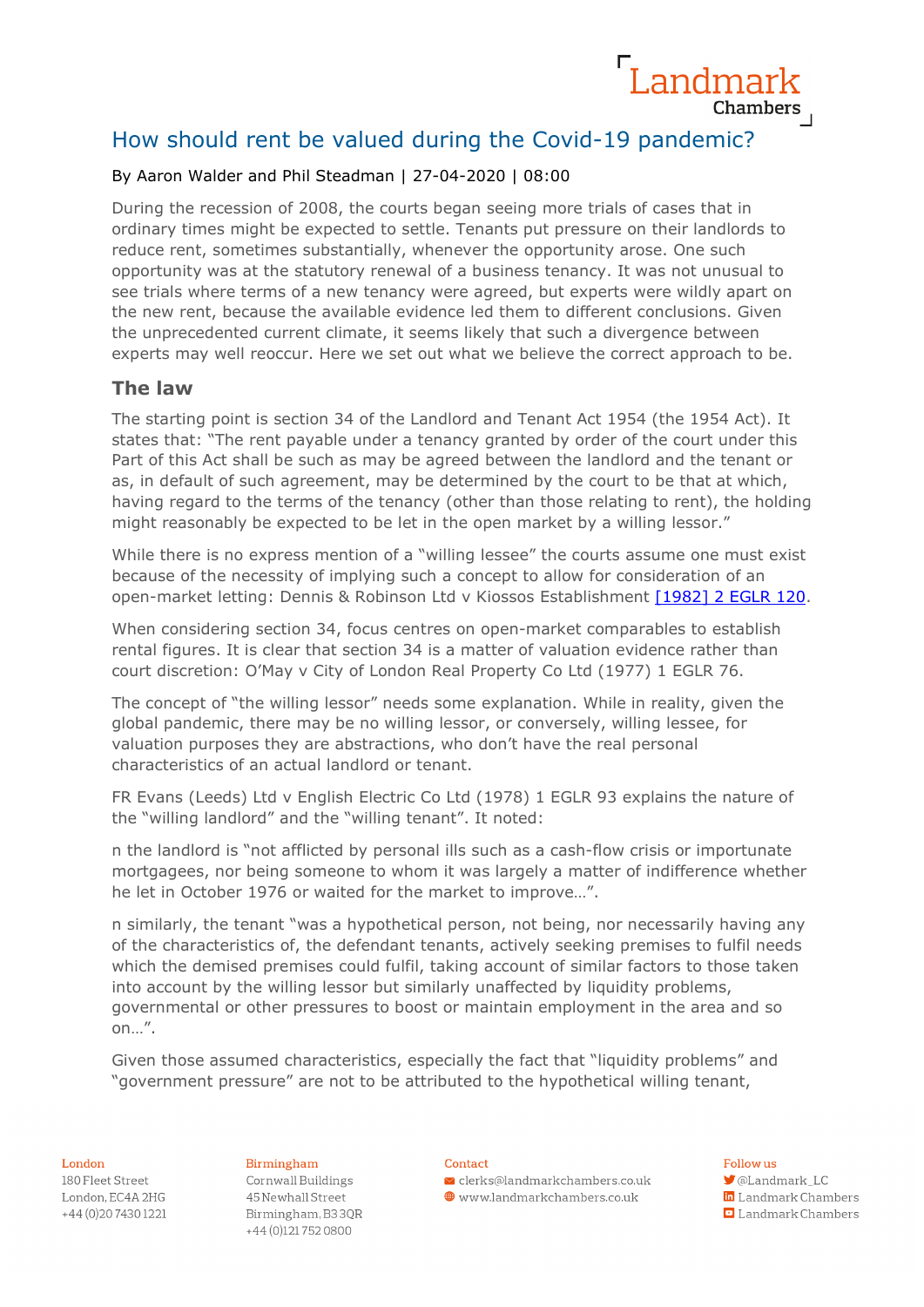

notwithstanding many premises in the hospitality sector are actually not trading or even open at the moment, the rent should be assessed on a hypothetical basis considering the comparable market rents of other premises. Which would, because virtually no transactions would have gone ahead since the lockdown, not be much different to prelockdown rent.

So the starting position would be guided by comparable transactions, including prelockdown ones. But what if your premises cannot operate as intended? If a lease is subject to a "narrow user" covenant, which limits the practical uses the tenant can use the property for, the rent should be reduced: Northern Electric plc v Addison [1997] 2 [EGLR 111.](http://wordpress.egi.co.uk/https:/wordpress.egi.co.uk/legal/northern-electric-plc-v-addison/)

It is arguable, and grounded in common sense, that the legislation causing licensed premises to close has an effect here. As the law currently stands, a person carrying on a business must, during the emergency period, close any premises in which food or drink are sold for consumption, and cease selling food or drink for consumption on premises.

In valuation terms, the noteworthy point is that the period of enforced closure only lasts "during the emergency period". As set out in paragraph 4 of The Health Protection (Coronavirus, Restrictions) (England) Regulations 2020, that period must be reviewed every 21 days and has already been extended once. Theoretically at least, it can be factored in to the expert's calculations.

## **A worked example**

How would this work practically? Consider the lease of a restaurant in Newcastle up for renewal. It offers no takeaway facilities, so is currently closed, but the hearing to determine the new rent (all other terms having been agreed, including a five-year term) is listed very soon. The premises is 3,000 sq ft, and the current rent is £75,000 (£25 per sq ft). The date for valuation for the purposes of the trial is 1 June 2020.

## **Arriving at the market rent**

Market rent is arrived at by the consideration of comparable transactions, which in normal market conditions is usually relatively straightforward. The well-established hierarchy of evidence results in valuers placing greatest weight on transactions of premises of similar physical and locational characteristics completing around the date of valuation.

Save for lettings which were effectively agreed pre-lockdown, there will be very few lettings which complete during the emergency period. Faced with a valuation date of 1 June 2020, the court will have to determine a market rent where the market has temporarily ceased operating normally. The lack of actual transactions will invariably lead to greater weight being applied to hearsay evidence which should aim to provide examples of where the market may have been operating at, save for the lockdown, in line with the RICS Valuation Practice Alerts, which are updated regularly.

Where, as in the case of this hypothetical, the valuation date falls during the emergency period, the only real option is for the court to deal with this period by way of a notional non-rent period and then determine a headline rent to be paid for the new lease. The exercise will then involve averaging this out over the term.

#### London

180 Fleet Street London, EC4A 2HG +44 (0) 20 74 30 12 21

Birmingham Cornwall Buildings 45 Newhall Street Birmingham, B33QR +44 (0)1217520800

#### Contact

 $\vee$  clerks@landmarkchambers.co.uk  $\textcolor{blue}{\bigoplus}$  www.landmarkchambers.co.uk

#### Follow us

**J**@Landmark\_LC

in Landmark Chambers  $\Box$  Landmark Chambers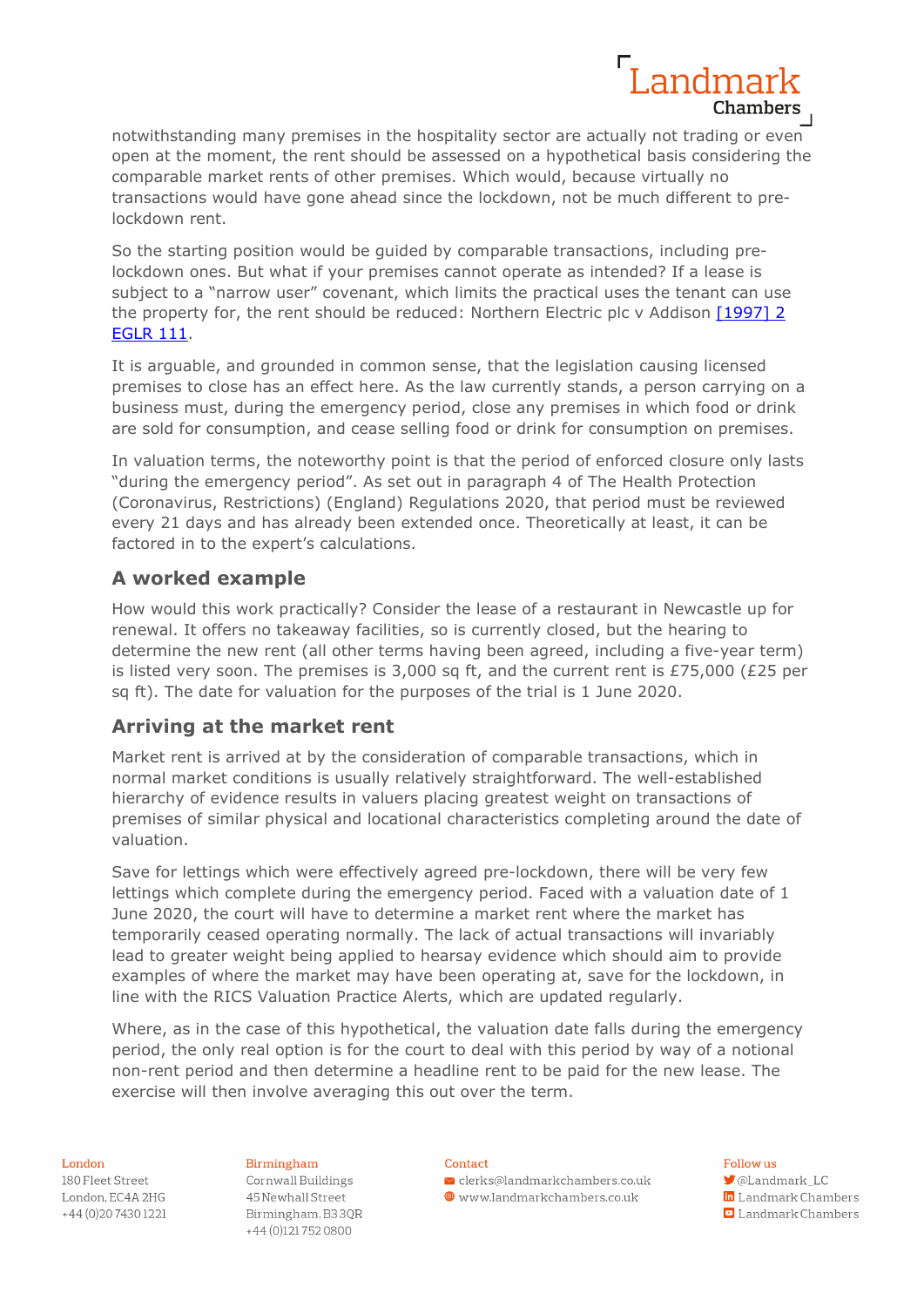

Added to this uncertainty are practical matters such as the treatment of rental voids for fit out. If tenants cannot instruct contractors to undertake fit-outs, it would seem likely that "usual" fit-out times would have to be lengthened. Against that, of course, a landlord would argue that any recognition of a rent-free period takes that into account.

## **Hearsay evidence and negotiations currently occurring in the market**

There has been a deluge of applications from tenants seeking rent-free periods or deferment of rent during lockdown. Consideration of these applications is more complicated where the parties are in a lease renewal situation. The tenant's financial position could result in them being compelled to agree renewal terms in order to ensure the continuity of their business in the short term, rather than pursuing the matter via court which would take longer and potentially put the business at risk. It is arguable, therefore, that these do not represent "a willing lessee". However, given the abstract nature of the valuation process, the valuer will have to carefully consider if this represents credible evidence that affects the valuation. After all, the press has been reporting landlords standing firm on rent waivers for stronger covenant tenants.

The important point is that there has been a significant increase in communication between landlords and tenants recently. Tenants have sought reductions in rents. Some landlords have accepted these requests, some have accepted subject to the terms of a new lease being agreed and some, of course, have refused. The very fact the tenant may be reluctant to pay any rent at all as they are unable to trade from the premises is a factor to consider.

## **Adhere to the principles**

The pandemic has thrown the valuation of most premises into uncharted waters. Comparable evidence as well as the notional date of valuation will be subject to detailed scrutiny. A different date of valuation by even one month could have a serious impact on the rent to be paid on the new lease.

However, using sound legal and valuation principles, it is possible to assume the following in our worked example.

1. The starting point would be to establish a per sq ft figure from comparable, even prelockdown, lettings.

2. Evidence would then need to be gathered (anecdotally if necessary, but supported in writing if possible) as to what rent-free periods were being negotiated in the market.

3. Consideration may also need to be given to a notional period of closure.

4. Finally, these deductions would need to be capitalised for the length of the lease.

In our worked example, assuming the pre-lockdown lettings showed an average rental of £30 per sq ft for similar premises, and assuming the court accepted evidence illustrating a trend towards landlord's agreeing a 50% rent reduction over a period of six months; and also assuming the court accepted the property would not trade for three months, the rent arrived at would be £81,000 pa.

#### London

180 Fleet Street London, EC4A 2HG +44 (0) 20 7430 1221 Birmingham Cornwall Buildings 45 Newhall Street Birmingham, B33QR +44 (0)1217520800

#### Contact

 $\vee$  clerks@landmarkchambers.co.uk  $\textcolor{blue}{\bigoplus}$  www.landmarkchambers.co.uk

## Follow us

- **J**@Landmark\_LC in Landmark Chambers
- $\Box$  Landmark Chambers